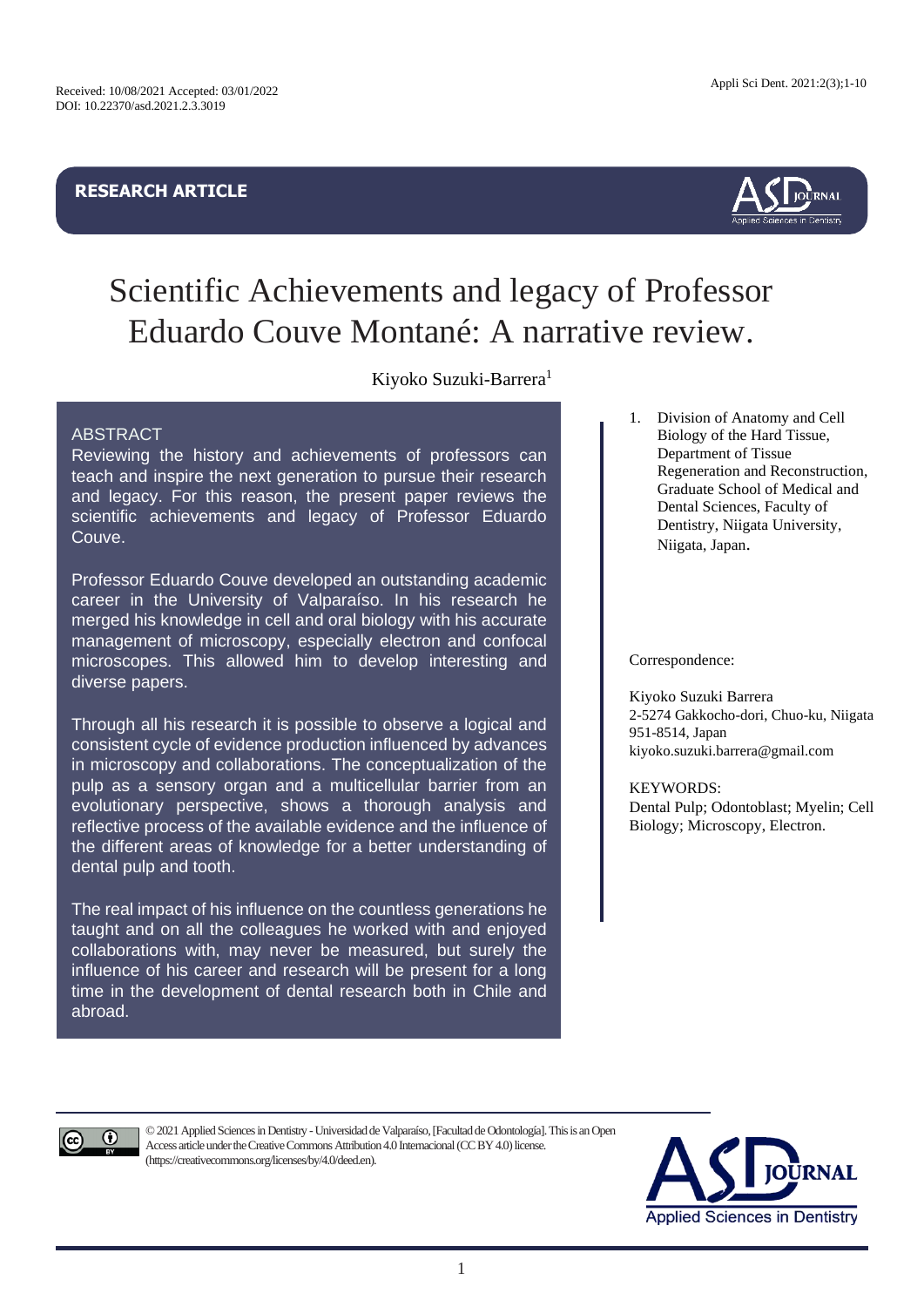## **INTRODUCTION**

Research leaders/mentors and professors are essential in the development of science and future generations of researchers. Institutions support the progress of research in frameworks of dissemination, measuring impact, obtaining funding, and provide the environment for research teams and laboratories, allowing the continuous growth of different areas of knowledge $1-3$ .

Reviewing the history and achievements of professors can teach and inspire the next generation to pursue their research and legacy, and in this way be part of the science construct which is in continuous evolution. For this reason, the present paper reviews the scientific achievements and legacy of Professor Eduardo Couve.

Professor Eduardo Couve developed an outstanding academic career in the Institute of Biology of the Faculty of Sciences of the University of Valparaíso, alongside his responsibilities at the Faculty of Sciences, he held classes in the Master's program in Neurosciences, and also taught undergraduate and graduate students at the Faculty of Dentistry.

His research in cell biology and dental pulp allowed him to develop important papers, some of them earned him to be the cover of the year of the prestigious scientific journal, Journal of Dental Research (JDR), and being keynote speaker in national and international meetings, including the International Association for Dental Research-General Session.

This study summarizes his research in these main areas: Cell Biology and Neuroscience, and Dental Pulp Biology.

## **Brief Academic History of Professor Eduardo Couve**

Professor Eduardo Couve Montané received his degree as Dental Surgeon at the University of Chile, Valparaíso in 1976. He completed a postgraduate scholarship at McGill University under the supervision of Charles Leblond (1984), working in cell biology, morphometry and electron microscopy. In addition to internships in Germany, Canada and the United States.

He was Professor of the Institute of Biology, Faculty of Sciences, University of Valparaíso and taught courses in Oral Biology at the Faculties of Sciences and Dentistry, undergraduate and graduate.

He participated as an academic in the Master's program in Biological Sciences-Neuroscience and a visiting researcher at the Interdisciplinary Neuroscience Center of Valparaíso (CINV). His research was focused mainly on the biology of odontoblasts, innervation, glial cells and vascular components in the dental pulp of human teeth. He published more than 30 articles in journals such as the Journal Dental Research, Anatomical Record, Archives Oral Biology, and PNAS. His research was financed through competitive funds as DIUV and Conicyt-Fondecyt. He was President of IADR-Chile in 1992 and a member of the Editorial Committee of the Journal of Dental Research from 2014 to 2019.

## **Cell Biology and Neuroscience**

Professor Eduardo Couve was fundamental in the development of microscopy in the Faculty of Sciences of the University of Valparaíso. He developed his research with special emphasis on microscopy techniques, merging his knowledge in cell and oral biology with his accurate management of microscopy, especially electron and confocal microscopes. This allowed him to establish numerous collaborations and as a result of them, the development of interesting and diverse papers.

The electron microscopy is a major research tool in cell biology, for this reason the use of this technique for the analysis of the components and organization of different cells, with special reference in the characterization of the organization of organelles, is important to clarify the alteration of the internal polarity of the cells with the possible participation in process like cell migration and secretion events $4-6$ .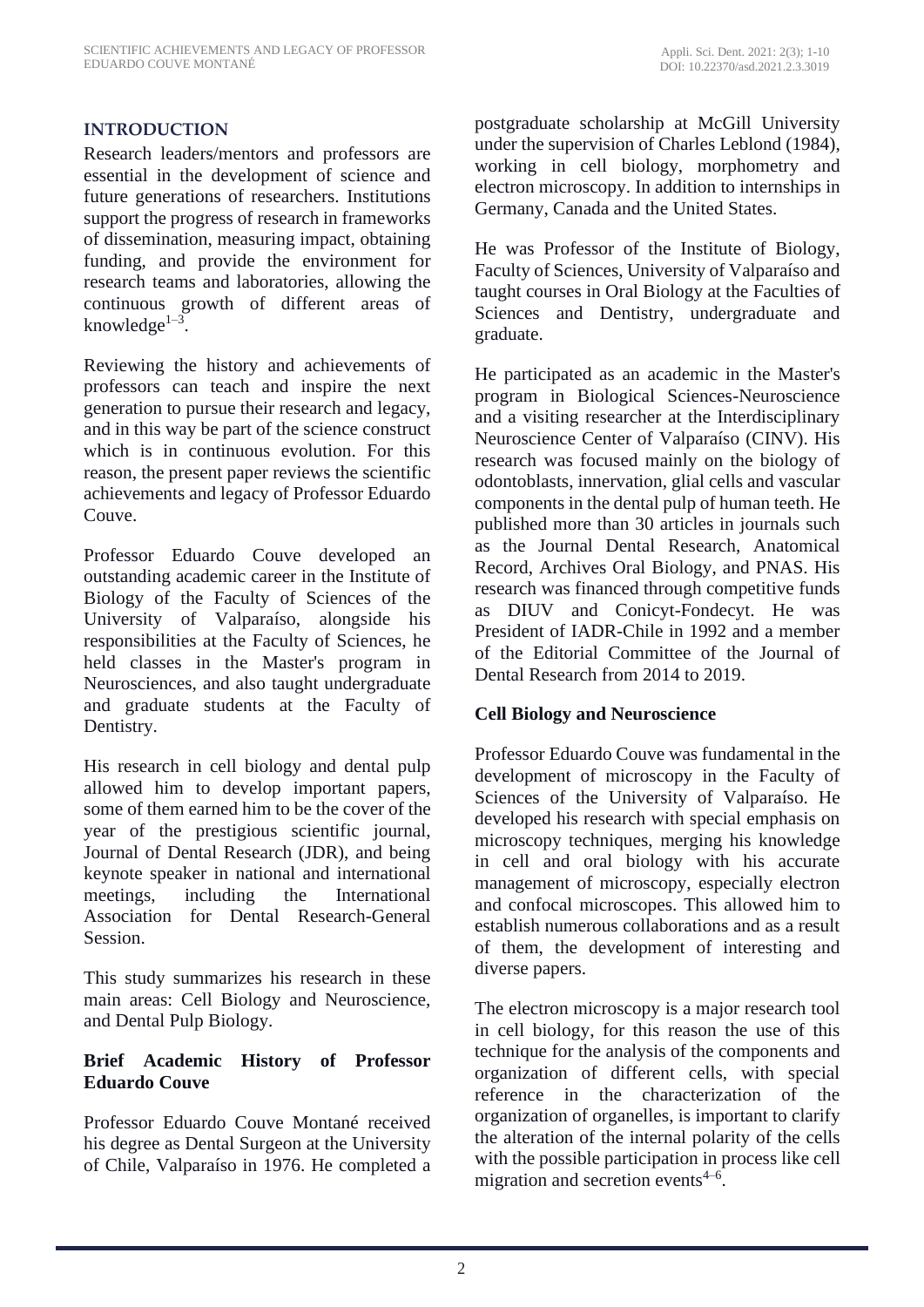Furthermore, the electron microscopic applications can be very broad, from the demonstration of the isolation of a novel grampositive aerobic bacterium species (Corynebacterium alimapuense sp. nov.) to the analysis of organic pollutants, to give some  $examples^{7, 8}.$ 

In neuroscience field, the electron microscope can show morphological cell changes during neurodegeneration and neurotoxic processes<sup>9</sup>, as the role of aminochrome in the formation and stabilization of neurotoxic oligomers, protein degradation by inhibiting<br>autophagy/lysosomal system<sup>10,11</sup> as a autophagy/lysosomal system $10,11$  as a consequence of disruption of actin and tubulin normal morphology<sup>12</sup>. Also the oxidative stress when aminochrome is one electron reduced<sup>13</sup>, that can be prevent with the neuroprotective role of glutathione transferase mu 2 (GSTM2) and DT-diaphorase<sup>10, 14</sup>. Similarly, through the study of hippocampal cells lines from normal and trisomy 16 fetal mice (which is a model of human trisomy 21) it had been observed the neuronal characteristics and the different response to specific neurotransmitter stimuli that can be related to neuronal physiology in Down syndrome<sup>15</sup>.

In the same way, electron microscopy can be used for analyze, for example the distribution of glutamate and GABA in tentacles of the sea anemone, P. papillosa, supporting a function of these neurotransmitters as signaling molecules in the nervous system of sea anemones  $16$ , and also the capacity of secretory organelles of delivering sodium channels to the plasma membrane in isolated peripheral nerve, demonstrating an autonomous capacity of the axonal biosynthetic system<sup>17</sup>. Moreover, electron microscopy technique can provide images for quantitative morphometric analysis of exocytotic events by neuroendocrine cells $^{18}$ . In these cases the use of electron microscope in conjunction with other techniques such as immunohistochemistry allow a better understanding of the signaling, quantal release, and relevant processes during adaptation or recovery of the nervous system.

Regarding this, the immunohistochemistry and confocal microscope play an important role in determining the activity of cells. Fluorescence microscopy, using a variety of fluorescent indicators for specific targets, has been a big step in monitoring cell physiology<sup>19</sup>. In central nervous system, by fluorescence, it had been possible to establish that specific bipolar cell (BCs) types in the inner retina can be nitric oxide (NO) sources, supporting the involvement of NO signaling in physiological and pathological processes in the retina<sup>20</sup>.

As it was mentioned before Professor Couve developed his research joining his knowledge in cell biology with his remarkable skills in the management of microscopy. In addition to these collaborations, two special areas of research were of interest to Professor Couve, autophagy and myelin.

It is critical to try to define standards for the definition of autophagy between the different researchers. Concerning this Professor Couve was part of the guidelines for the use and interpretation of assays for monitoring autophagy. Even though there are no absolute criteria for determining autophagic status applicable in every biological or experimental context, it is crucial for the field emphasizing the key issues that need to be addressed for monitoring and demonstrating autophagy<sup>21</sup>.

On the other hand, the possibility to perform research with the taiep rats (acronym for trembling, ataxia, immobility episodes, epilepsy, and paralysis) myelin mutant, allowed the proposal model of an early microtubular defect observed in oligodendrocytes with a permanent bound of microtubules to transitional elements that form the intermediate compartment between endoplasmic reticulum (ER) and cis Golgi apparatus. This microtubular-ER complex in taiep rats progress in a spatial and temporal relation with the gene expression, intracellular localization and synthesis of important proteins as proteolipid protein (PLP) and myelin basic protein (MBP), and constitutes an accumulative alteration with blockage in the normal intracellular transport of myelin triggering a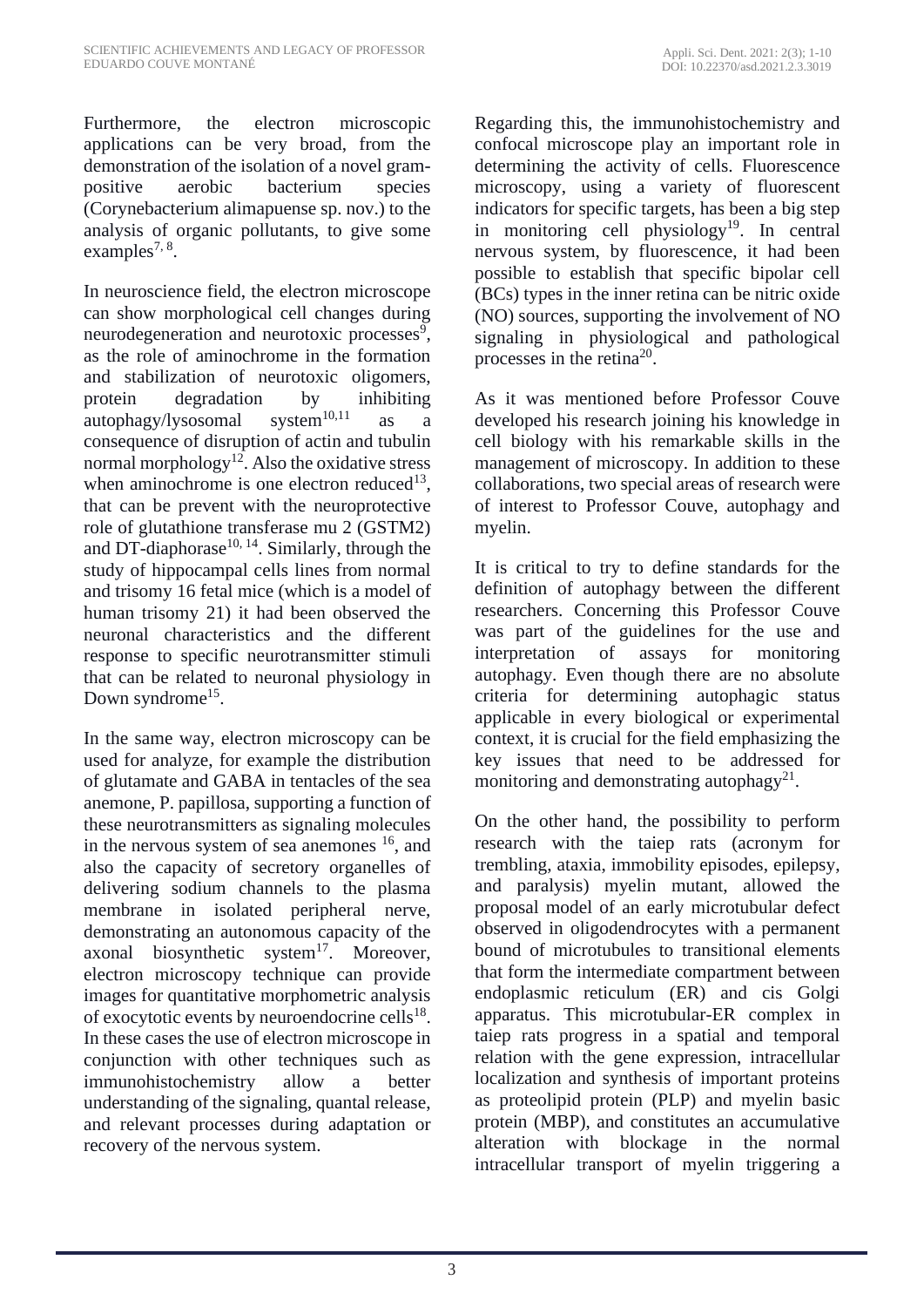dysmyelination followed by a demyelination observed in taiep rats<sup>22–24</sup>. This model also allowed to observe a slow and delayed maturational changes of its electrophysiological properties with a remarkable deterioration in the responses and excitability of central nervous system tracts $25$ .

# **Dental pulp Biology**

The dentin-pulp interface works as a multicellular barrier to insure functionality, defense and longevity of human teeth. Several cell types are located at the dentin-pulp interface with sensory and repair functions as odontoblasts, nerve fibers, immunocompetent cells, schwann cells, blood vessels and stem cells. The understanding of the crosstalk between odontoblasts, nerve fibers and immune components throughout the life cycle of a tooth can provide important insights from a biological and clinical perspective.

As it was demonstrated in the previous section, microscopy is an important tool in biological sciences. In dental pulp biology, Professor Couve did an impressive advance in the understanding of odontoblasts biology, innervation, schwann cell biology and the interplay between the different elements within dental pulp (Fig. 1).

Odontoblasts are essentially dentin-secreting cells, and through the use of electron microscopy it has been possible to comprehend the temporal dynamic of the dentinogenesis process. In primary molar teeth it had been describe that the dentinogenesis process shows a sequential evolution in its globular mineralization pattern in relation with the morphology and the biosynthetic activity of odontoblasts<sup>26</sup>.

In permanent teeth, developing premolars are a valuable model for the study of functional and morphological changes during dentinogenesis. It has been shown that the thickness of pre-dentin changes in relation to the dentinogenic state of human premolars<sup>27</sup>. During dentinogenic activity, the morphology of odontoblasts varies, and the analysis of different functional stages during the life cycle of human odontoblasts can provide a comparative morphology of cells that are differentiating or participating in dentinogenesis (secretory odontoblasts) with those related to the fully formed primary dentine (aged odontoblasts)<sup>28</sup>. It has been establish different phenotypes in the life cycle of human odontoblasts: pre-odontoblasts, short cylindrical cells which are developing the intracellular machinery needed for active synthesis and secretion; secretory odontoblasts, organized into a single layer of elongated columnar cells highly



Figure 1: Immunofluorescence of Odontoblast, Schwann Cells, Dendritic cells, and Blood Vessels within Dental Pulp.

Od: Odontoblast layer; Bv: Blood Vessels; Dc: Dendritic cells; Sc: Schwann cells. Image of Professor Eduardo Couve in his Oral Presentation in Danish Endodontic Society, January 2018.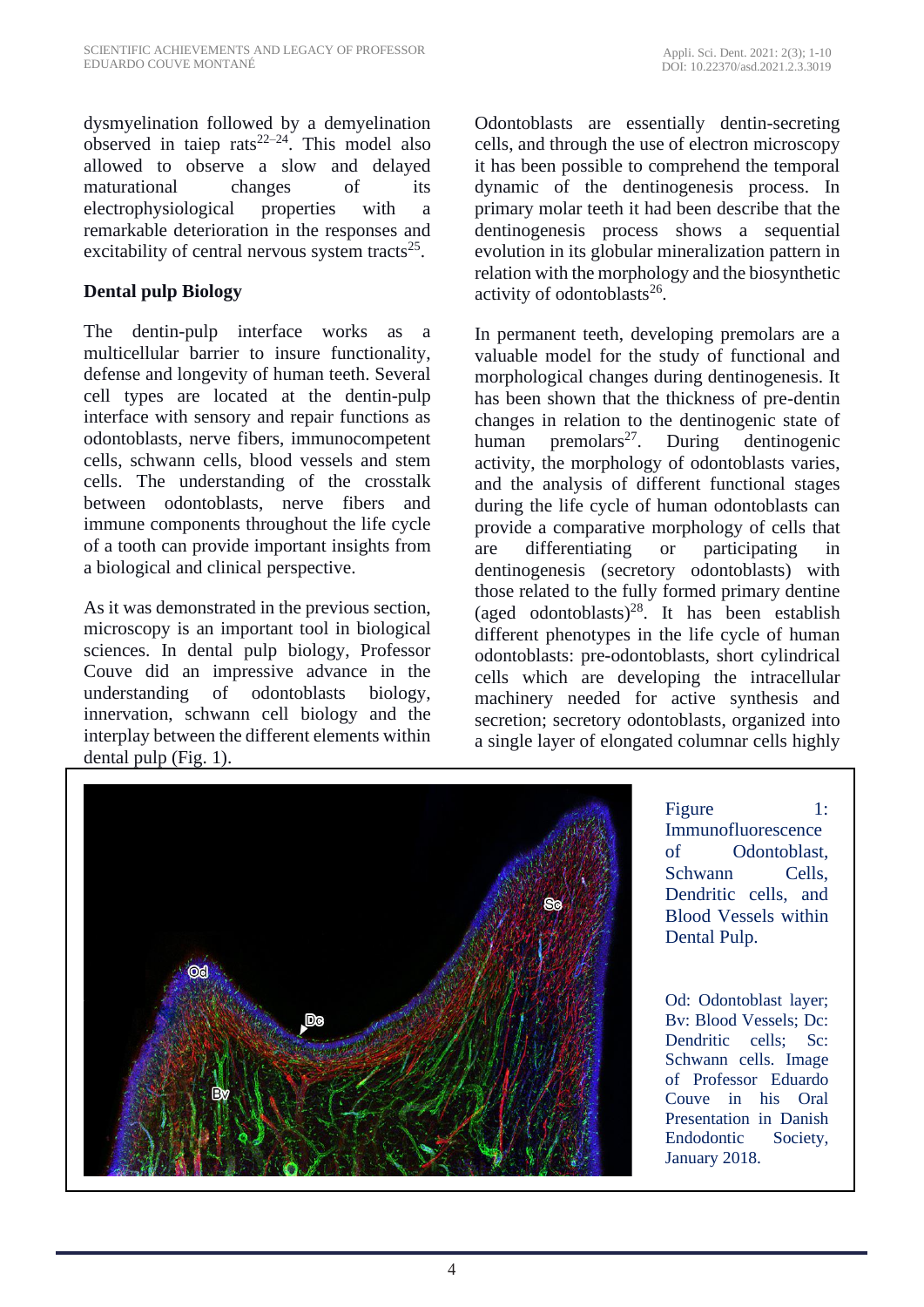polarized, these differentiated cells show an increased size and produce primary dentine; transitional odontoblasts, narrow cells with organelles reduced in number and less polarized, which mark the involution of secretory activity; and aged odontoblasts, shorter cells more crowded than secretory ones giving the odontoblastic layer a pseudostratified appearance with the presence of large vacuoles, these cells show a marked reduction and relocation of the secretory machinery<sup>29,30</sup>.

Odontoblasts are long-lived postmitotic cells within dental pulp, for this reason the mechanisms that constitute their longevity are essential. Regarding this, the characterization of the autophagic-lysosomal system of human odontoblasts, which is a fundamental mechanism to ensure the turnover (with degradation of cellular components), cell viability and dentinogenic secretory activity allows to comprehend the autophagy as a strategy for normal organization and functionality of odontoblasts enable their survival for several decades $31$ . It has been described, a specific autophagic pathway for the elimination of damaged mitochondria. This process is termed mitophagy and prepares the physiological clearance of mitochondrial components during cellular differentiation or stress. Changes in this autophagy activity and the progressive accumulation of lipofuscin granules determine an old odontoblast condition, reducing the capacity of response after injury, during aging. In this way mitochondrial autophagy is mandatory for survival and might explain the functional decay of odontoblasts with age<sup>32</sup>.

Although odontoblasts are predominantly dentin-secreting cells, they are also critically involved in the transmission of sensory stimuli and in the cellular defense against pathogens, performing secretory, sensory and defensive functions $30$ . They are connected by junctional complexes forming a densely packed palisade at the dentin-pulp interface, and together with an impressive network of trigeminal nerve fibers, form a complex sensory organ detecting and transmitting changes in temperature, mechanical stimuli and pain<sup>30, 33</sup>. This organized network can response after pathogen invasion in dental caries, where the relationship between reactionary dentinogenesis, the neurogenic changes of innervation and dendritic cell recruitment demonstrated a coordinated neuroimmune response required to contain caries pathogen invasion and to promote dentin-pulp healing<sup>33</sup>. However in some cases after important pulpal pathogenesis with chronic inflammatory response, the innate immune mechanism for containment and killing bacteria may contribute to cytotoxic and proinflammatory effects with the consequent progression of disease<sup>34</sup>.

The relationship between remodeling of the odontoblast layer and neuroimmune changes has been described in different events during the life cycle of teeth. In caries, the process reactionary dentin formation is related to remodeling within the odontoblast layer with changes in the junctional complexes and a decline in the intercellular interconnectivity. These remodeling events are associated with an overexpression of growth-associated protein 43, which is a modulator of neural plasticity. The neuroplasticity during caries progression is evident through the observation of nerve fibers branching and sprouting, forming a complex terminal network at dentin-pulp interface, correlated with immune cell infiltrate into the reactionary collagen matrix, which act as sentinels against pathogen invasion<sup>33</sup>.

During physiological events in the life cycle of teeth as physiological root resorption (PRR) in human primary tooth it has been also observed this interplay between odontoblast layer and neuroimmune responses. PRR is an odontoclastic resorption process which finally allows the replacement of primary teeth by permanent teeth<sup>35</sup>. In the early stages of PRR a welldeveloped peripheral nerve network related with an early segmental degradation of myelin can be observed, toward the middle stage the nerve fibers become slightly reduced with fragmentation of neurofilaments. Advanced stages show a large reduction of neurofilament, the fragmentation was the hallmark of axonal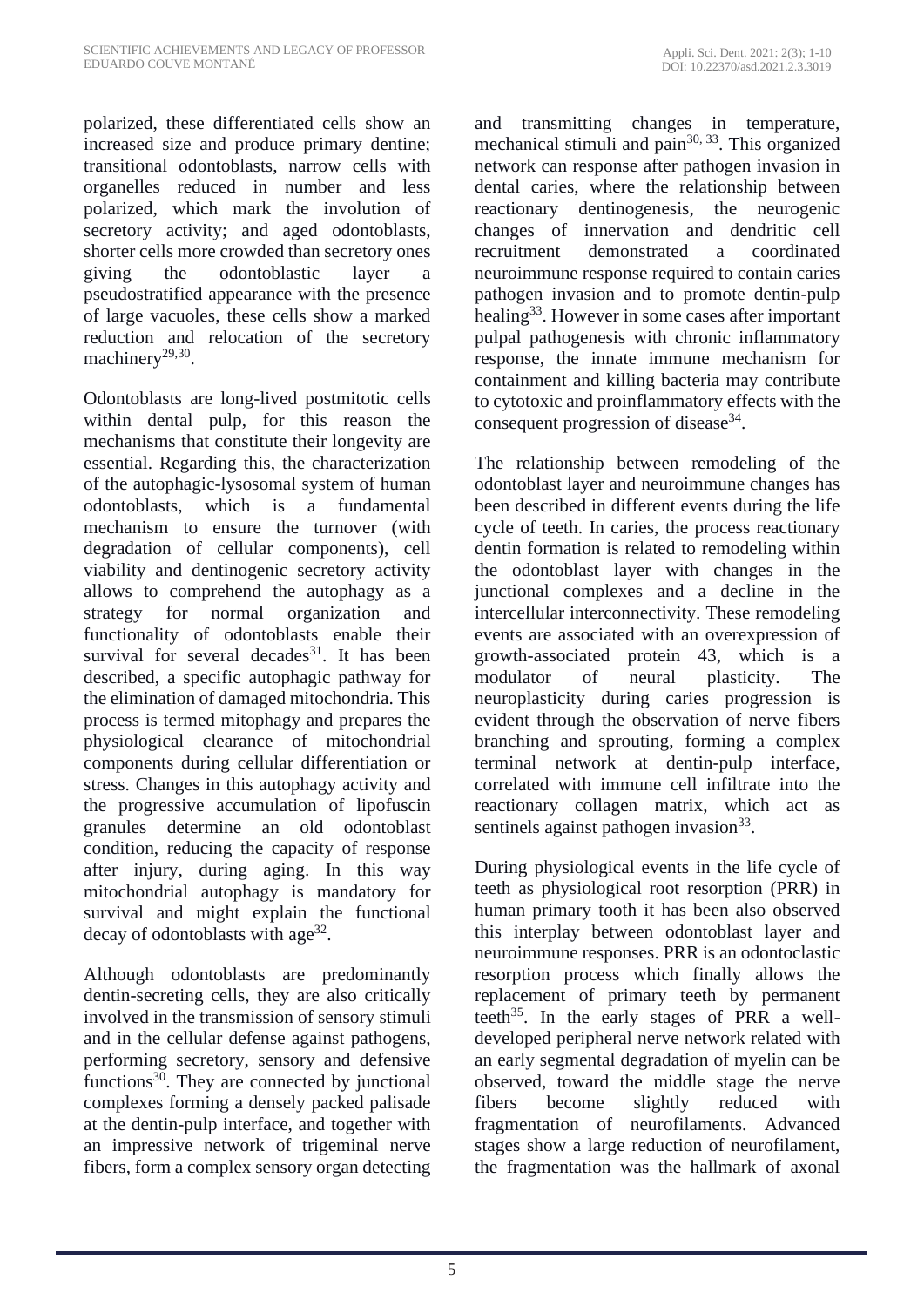degeneration with a progressive demyelination during the PRR process. The role of schwann cells in the genesis of a microenvironment that supports the nerve repair and myelin removing is associated with a putative immunocompetent function of schwann cells and the recruitment of inflammatory cells observed during advanced PRR. This multicellular orchestrated response suggest that dental pulp in primary teeth maintains its capacity for defense and regeneration, being fundamental the appropriate pain management and the election of conservative procedures, which achieve the preservation of the primary tooth $36$ .

This crosstalk between the different multicellular components within dental pulp is important to consider for its regenerative potential. Currently, tissue engineering and regenerative medicine fields have been developed as a promising approach in response to the necessity to restore structural and functional properties of damaged tissues or whole organs. In regenerative dentistry is essential the determination of the histological gold standards for the definition of regenerate dental pulp. Concerning this, through the observation of the presence of blood vessels, innervation, lymphatic vessels, immune cells, and dentin formation it had been possible to establish the characteristics of a true regeneration of dental pulp<sup>37</sup>.

The regenerative potential of dental pulp mainly relies on the adaptive capacity of injured peripheral nerves and the reprogramming of schwann cells (SCs). SCs display phenotypic plasticity with a large-scale change in gene expression during development, differentiation and regeneration<sup>38</sup>. As it was mentioned before, sensory nerves within dental pulp develop a dynamic response to dentin caries progression and after injury during physiological root resorption, these events support the crucial role of SCs during the life cycle of teeth and its preservation under pathologic conditions<sup>33, 36</sup>.

Within the dental pulp of young teeth, SCs

form a prominent network which is slightly disorganized in adult teeth. This network is constituted by the 2 mature SCs phenotypes: nonmyelinating SCs (nmSCs) and myelinating SCs (mSCs), providing trophic support, and participating in nerve regeneration to preserve sensory function<sup>39</sup>. Age-related changes of  $SCs$ have been related to a myelin decrease and diminished responses during regeneration of injured nerves<sup>40</sup>.

Schwann cells secrete neurotrophic factors or express receptors for these factors in response to axonal damage. In this sense, the expression of nerve growth factor receptors (NGFR) such as p75NTR is upregulated in damaged nerves, having a correlation with the remyelination of the compromised  $axon<sup>41</sup>$ . In human dental pulp p75NTR is expressed in nerve fibers and SCs in response to injury during peripheral nerve sprouting and regeneration<sup>42</sup>. The significant reduction of p75NTR expression in old adult dental pulp suggests an attenuated plasticity and regenerative capacity of aging dental pulp<sup>39</sup>.

Moreover, it has been observed a close spatial and functional relationship between nmSCs and dendritic cells, indicating a complementary role in surveillance and defense of dentin-pulp interface<sup>39</sup>. The neuroinflammatory activation of SCs had been reported during axonal degeneration of PRR in primary teeth<sup>36</sup>.

Therefore the neuronal, glial and immune components orchestrate a complex scenario to sense and respond to external stimuli and changes at the dentin-pulp interface<sup>43</sup>. The comprehension of the dental pulp as a sensory organ with capacity to repair and regenerate, reveals from an evolutionary perspective, the increasingly complex multicellular network within dental pulp to ensure and protect the long lasting teeth and contribute to our understanding of the elaborate responses within dental pulp in different clinical scenarios.

# **CONCLUSION**

This narrative review had the aim to describe and analyze the diverse papers of Professor Eduardo Couve in order to examine his scientific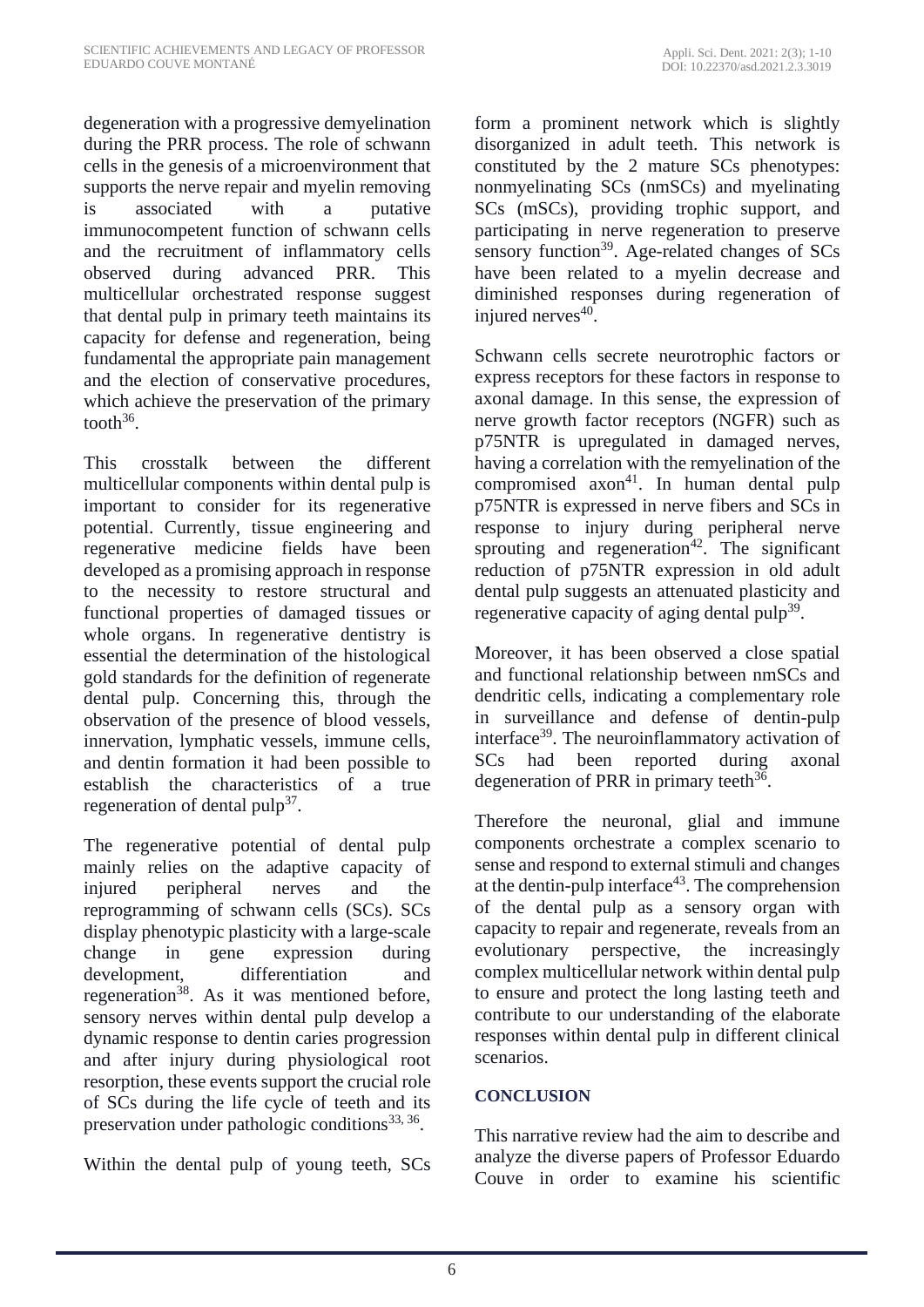## achievements and his legacy.

The extensive and rigorous study of cell biology as well as the collaboration and continuous interaction with colleagues from physiology and neuroscience fields, influenced -and he in them- in his deep vision and understanding of teeth. Considering this interrelation between different disciplines is currently important, when the entire ecosystem of health evidence points to a constant and expeditious flow from basic science and primary studies to evidence synthesis and clinical guidelines, which will allow better decisions in health, and where all fields are essential for the growing and evolution of science.

Moreover, the research of Professor Eduardo Couve shows a logical and consistent cycle of evidence production influenced by advances in microscopy and collaborations. After reviewing his publications it is evident that the conceptualization and demonstration of the pulp as a sensory organ and a multicellular barrier from an evolutionary perspective, is the result of a thorough analysis and reflective process of the available evidence and the influence of the different areas of knowledge for a better understanding of dental pulp and tooth.

Although the professor's research is complete and has provided fundamental concepts in pulp biology, there are still many key questions that were of his interest for example: what is the evolutionary advantage of having a dental pulp with more sensitive endings than any other tissue in the body? Is the complexity of pulp biology a requirement in relation to a limited replacement and an increase in the longevity of the dentition? Or how should the clinical perspective of treatments change, based on this new understanding of the pulp neuroimmune response? Among others.

The impact of his academic and research career can be observed through his many publications and also through the tributes realized after his passing, as the international association of dental research-Chile, which dedicated a special award with his name for the best oral biology presentation in its annual session; and the faculty of science of University of Valparaíso, where the microscopy laboratory was renamed in his honor. Certainly, the real impact of his influence on the countless generations he taught and on all the colleagues he worked with and enjoyed collaborations with, may never be measured. Surely his career and his vocation will be present for a long time in the development of dental research both in Chile and abroad.

#### **CONFLICT OF INTEREST**

The authors have declared no conflict of interest.

## **ACKNOWLEDGMENTS**

The author dedicates this work in memoriam of Professor Eduardo Couve, who always encouraged his students to pursue their goals and dreams. Working with Professor Eduardo Couve was tremendously significant in my career, his mentorship full of generosity and many hours of teaching and dedication has been essential in my professional formation.

Dr. Francisca Couve, Dr. Juan Eduardo Onetto, Dr. Oliver Schmachtenberg, Dr. Marie Therese Flores, and Dr. Sergio Uribe for the inspiration to write this manuscript.

Laboratorio de Microscopía Electrónica, members: Dr. Marco Lovera, Dr. Magaly Sepúlveda, Fidel Vargas, Victoria Devia, Bárbara Cádiz, Rodrigo Osorio.

## **REFERENCES**

- [1] Fahnert B. Teaching matters-academic professional development in the early 21st century. FEMS Microbiol Lett. 2015;362(20). DOI[:10.1093/femsle/fnv156](https://doi.org/10.1093/femsle/fnv156)
- [2] Sambunjak D, Straus SE, Marusić A. Mentoring in academic medicine: a systematic review. JAMA. 2006;296(9):1103–15. [DOI:10.1001/jama.296.9.1103](http://dx.doi.org/10.1001/jama.296.9.1103)
- [3] Institute of Medicine, National Academy of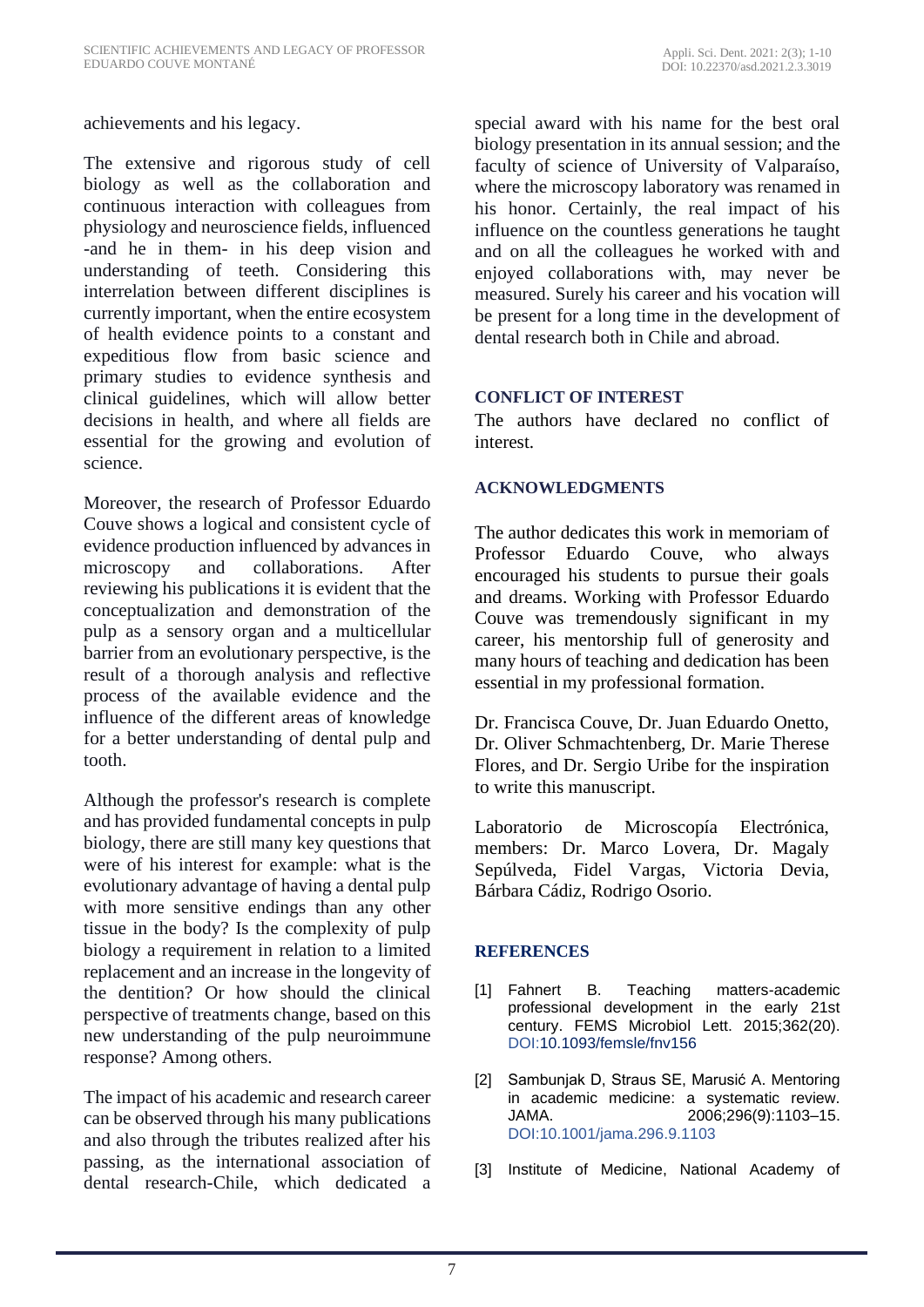Engineering, National Academy of Sciences, Committee on Science, Engineering, and Public Policy, Panel on Scientific Responsibility and the Conduct of Research. Responsible Science: Ensuring the Integrity of the Research Process: Volume II [Internet]. National Academies Press; 1993. 287 p. Available from: [https://books.google.com/books/about/Respo](https://books.google.com/books/about/Responsible_Science.html?hl=&id=umgkhP4hJLEC) [nsible\\_Science.html?hl=&id=umgkhP4hJLEC](https://books.google.com/books/about/Responsible_Science.html?hl=&id=umgkhP4hJLEC)

- [4] Couve E, Esponda P. Analysis of nucleolar components by combined silver staining and serial sections procedures. Cell Biol Int Rep.<br>1982;6(7):659–67. DOI:10.1016/0309-DOI[:10.1016/0309-](http://dx.doi.org/10.1016/0309-1651(82)90134-5) [1651\(82\)90134-5](http://dx.doi.org/10.1016/0309-1651(82)90134-5)
- [5] Carney PR, Couve E. Cell polarity changes and migration during early development of the avian peripheral auditory system. Anat Rec. 1989;225(2):156–64. DOI[:10.1002/ar.1092250211](http://dx.doi.org/10.1002/ar.1092250211)
- [6] Couve E, Kiss J, Kuznar J. Infectious pancreatic necrosis virus internalization and endocytic organelles in CHSE-214 cells. Cell Biol Int Rep. 1992;16(9):899–906. [DOI:10.1016/s0309-1651\(06\)80169-4](http://dx.doi.org/10.1016/s0309-1651(06)80169-4)
- [7] Claverías F, Gonzales-Siles L, Salvà-Serra F, Inganäs E, Molin K, Cumsille A, et al. Corynebacterium alimapuense sp. nov., an obligate marine actinomycete isolated from sediment of Valparaíso bay, Chile. Int J Syst Evol Microbiol.2019;69(3):783–90. [DOI:10.1099/ijsem.0.003237](http://dx.doi.org/10.1099/ijsem.0.003237)
- [8] Cámara B, Herrera C, González M, Couve E, Hofer B, Seeger M. From PCBs to highly toxic metabolites by the biphenyl pathway. Environ Microbiol 2004;6(8):842-50. DOI[:10.1111/j.1462-2920.2004.00630.x](http://dx.doi.org/10.1111/j.1462-2920.2004.00630.x)
- [9] Paris I, Perez-Pastene C, Couve E, Caviedes P, LeDoux S, Segura-Aguilar J. Copper dopamine complex induces mitochondrial autophagy preceding caspase-independent apoptotic cell death. J Biol Chem. 2009;284(20):13306–15. DOI[:10.1074/jbc.M900323200](http://dx.doi.org/10.1074/jbc.M900323200)
- [10] Huenchuguala S, Muñoz P, Zavala P, Villa M, Cuevas C, Ahumada U, et al. Glutathione transferase mu 2 protects glioblastoma cells against aminochrome toxicity by preventing autophagy and lysosome dysfunction. Autophagy. 2014;10(4):618–30. [DOI:](http://dx.doi.org/10.4161/auto.27720)  [10.4161/auto.27720](http://dx.doi.org/10.4161/auto.27720)
- [11] Paris I, Muñoz P, Huenchuguala S, Couve E,

Sanders LH, Greenamyre JT, et al. Autophagy protects against aminochrome-induced cell death in substantia nigra-derived cell line. Toxicol Sci. 2011;121(2):376–88. [DOI:](http://dx.doi.org/10.1093/toxsci/kfr060)  [10.1093/toxsci/kfr060](http://dx.doi.org/10.1093/toxsci/kfr060)

- [12] Paris I, Perez-Pastene C, Cardenas S, Iturriaga-Vasquez P, Muñoz P, Couve E, et al. Aminochrome induces disruption of actin, alpha- , and beta-tubulin cytoskeleton networks in substantia-nigra-derived cell line. Neurotox Res. 2010;18(1):82–92. [DOI:10.1007/s12640-009-](http://dx.doi.org/10.1007/s12640-009-9148-4) [9148-4](http://dx.doi.org/10.1007/s12640-009-9148-4)
- [13] Arriagada C, Paris I, Sanchez de las Matas MJ, Martinez-Alvarado P, Cardenas S, Castañeda P, et al. On the neurotoxicity mechanism of leukoaminochrome o-semiquinone radical derived from dopamine oxidation: mitochondria damage, necrosis, and hydroxyl radical formation. Neurobiol Dis. 2004;16(2):468–77. [DOI:10.1016/j.nbd.2004.03.014](http://dx.doi.org/10.1016/j.nbd.2004.03.014)
- [14] Muñoz P, Cardenas S, Huenchuguala S, Briceño A, Couve E, Paris I, et al. DT-Diaphorase Prevents Aminochrome-Induced Alpha-Synuclein Oligomer Formation and Neurotoxicity. Toxicol Sci. 2015;145(1):37–47. [DOI:10.1093/toxsci/kfv016](http://dx.doi.org/10.1093/toxsci/kfv016)
- [15] Cárdenas AM, Arriagada C, Allen DD, Caviedes R, Cortes JF, Martin J, et al. Cell lines derived from hippocampal neurons of the normal and trisomy 16 mouse fetus (a model for Down syndrome) exhibit neuronal markers, cholinergic function, and functional neurotransmitter receptors. Exp Neurol. 2002;177(1):159–70. [DOI:10.1006/exnr.2002.7957](http://dx.doi.org/10.1006/exnr.2002.7957)
- [16] Delgado LM, Couve E, Schmachtenberg O. GABA and glutamate immunoreactivity in tentacles of the sea anemone Phymactis papillosa (LESSON 1830). J Morphol [Internet]. 2010 Jul;271(7):845–52. [DOI:10.1002/jmor.10838](http://dx.doi.org/10.1002/jmor.10838)
- [17] González C, Cánovas J, Fresno J, Couve E, Court FA, Couve A. Axons provide the secretory machinery for trafficking of voltage-gated sodium channels in peripheral nerve. Proc Natl Acad Sci U S A. 2016;113(7):1823–8. [DOI:10.1073/pnas.1514943113](http://dx.doi.org/10.1073/pnas.1514943113)
- [18] González-Jamett AM, Momboisse F, Guerra MJ, Ory S, Báez-Matus X, Barraza N, et al. Dynamin-2 regulates fusion pore expansion and quantal release through a mechanism that involves actin dynamics in neuroendocrine chromaffin cells. PLoS One. 2013;8(8):e70638.: [DOI:10.1371/journal.pone.0070638](http://dx.doi.org/10.1371/journal.pone.0070638)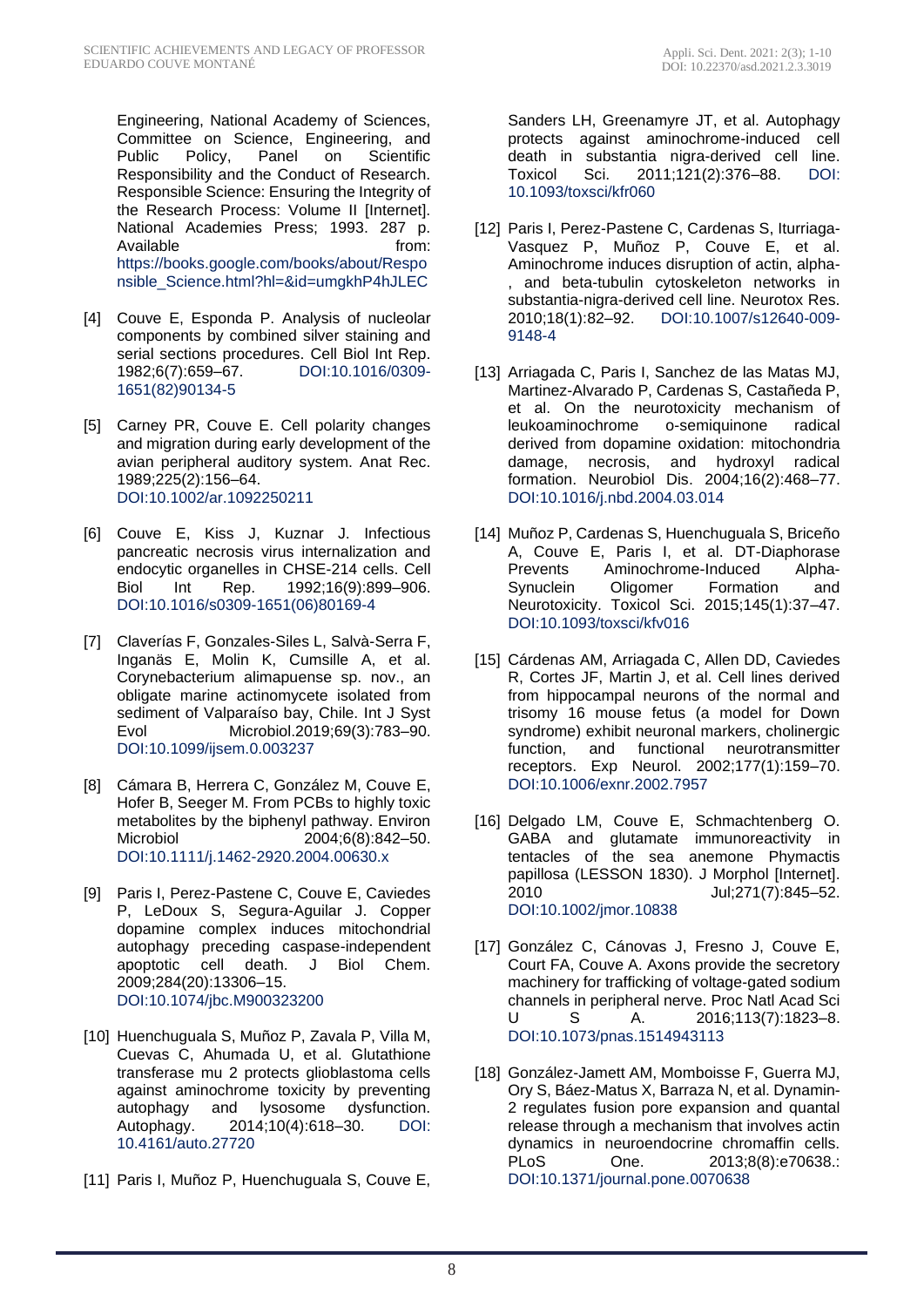[19] Sanderson MJ, Smith I, Parker I, Bootman MD. Fluorescence microscopy. Cold Spring Harb Protoc. 2014;2014(10):db.top071795.

#### [DOI: 10.1101/pdb.top071795](http://dx.doi.org/10.1101/pdb.top071795)

- [20] Agurto A, Vielma AH, Cadiz B, Couve E, Schmachtenberg O. NO signaling in retinal bipolar cells. Exp Eye Res. 2017;161:30–5. [DOI:10.1016/j.exer.2017.05.013](http://dx.doi.org/10.1016/j.exer.2017.05.013)
- [21] Klionsky DJ, Abdalla FC, Abeliovich H, Abraham RT, Acevedo-Arozena A, Adeli K, et al. Guidelines for the use and interpretation of assays for monitoring autophagy. Autophagy. 2012;8(4):445–544. [DOI:10.4161/auto.19496](http://dx.doi.org/10.4161/auto.19496)
- [22] Couve E, Cabello JF, Krsulovic J, Roncagliolo M. Binding of microtubules to transitional elements in oligodendrocytes of the myelin mutant taiep rat. J Neurosci Res.1997;47(6):573–81.
- [23] Krsulovic J, Couve E, Roncagliolo M. Dysmyelination, demyelination and reactive astrogliosis in the optic nerve of the taiep rat. Biol Res. 1999;32(4):253–62. [DOI:10.4067/s0716-97601999000400005](http://dx.doi.org/10.4067/s0716-97601999000400005)
- [24] O'Connor LT, Goetz BD, Couve E, Song J, Duncan ID. Intracellular distribution of myelin protein gene products is altered in oligodendrocytes of the taiep rat. Mol Cell Neurosc. 2000;16(4):396–407. [DOI:10.1006/mcne.2000.0889](http://dx.doi.org/10.1006/mcne.2000.0889)
- [25] Roncagliolo M, Schlageter C, León C, Couve E, Bonansco C, Eguibar JR. Developmental impairment of compound action potential in the optic nerve of myelin mutant taiep rats. Brain Res. 2006;1067(1):78–84. [DOI:10.1016/j.brainres.2005.10.010](http://dx.doi.org/10.1016/j.brainres.2005.10.010)
- [26] Couve E, Onetto JE. [Dynamic aspects of dentinogenesis in human deciduous teeth]. Rev Chil Odontoestomatol. 1987;1(2):92–8.
- [27] Couve E. Changes in the predentin thickness and mineralization front configuration in developing human premolars. Acta Anat. 1987;130(4):324–8. [DOI:10.1159/000146464](http://dx.doi.org/10.1159/000146464)
- [28] Couve E. Morphometric analysis of the nucleolus during the life cycle of human odontoblasts. Anat Rec. 1985;213(2):215–24. [DOI:10.1002/ar.1092130214](http://dx.doi.org/10.1002/ar.1092130214)
- [29] Couve E. Ultrastructural changes during the life cycle of human odontoblasts. Arch Oral Biol. 1986;31(10):643–51.

[DOI:10.1016/0003-9969\(86\)90093-2](http://dx.doi.org/10.1016/0003-9969(86)90093-2)

- [30] Couve E, Osorio R, Schmachtenberg O. The amazing odontoblast: activity, autophagy, and aging. J Dent Res. 2013;92(9):765–72. [DOI: 10.1177/0022034513495874](http://dx.doi.org/10.1177/0022034513495874)
- [31] Couve E, Schmachtenberg O. Autophagic activity and aging in human odontoblasts. J Dent Res. 2011;90(4):523–8. [DOI:10.1177/0022034510393347](http://dx.doi.org/10.1177/0022034510393347)
- [32] Couve E, Osorio R, Schmachtenberg O. Mitochondrial autophagy and lipofuscin accumulation in aging odontoblasts. J Dent Res. 2012;91(7):696–701. [DOI:10.1177/0022034512449347](http://dx.doi.org/10.1177/0022034512449347)
- [33] Couve E, Osorio R, Schmachtenberg O. Reactionary Dentinogenesis and Neuroimmune Response in Dental Caries. J Dent Res. 2014;93(8):788–93. [DOI:10.1177/0022034514539507](http://dx.doi.org/10.1177/0022034514539507)
- [34] Holder MJ, Wright HJ, Couve E, Milward MR, Cooper PR. Neutrophil Extracellular Traps Exert Potential Cytotoxic and Proinflammatory Effects in the Dental Pulp. J Endod. 2019;45(5):513– 20.e3. [DOI:10.1016/j.joen.2019.02.014](http://dx.doi.org/10.1016/j.joen.2019.02.014)
- [35] Harokopakis-Hajishengallis E. Physiologic root resorption in primary teeth: molecular and histological events. J Oral Sci. 2007;49(1):1-12. [DOI:10.2334/josnusd.49.1](http://dx.doi.org/10.2334/josnusd.49.1)
- [36] Suzuki K, Lovera M, Schmachtenberg O, Couve E. Axonal Degeneration in Dental Pulp Precedes Human Primary Teeth Exfoliation. J Dent Res. 2015;94(10):1446–53. [DOI:10.1177/0022034515593055](http://dx.doi.org/10.1177/0022034515593055)
- [37] Austah O, Joon R, Fath WM, Chrepa V, Diogenes A, Ezeldeen M, et al. Comprehensive Characterization of 2 Immature Teeth Treated with Regenerative Endodontic Procedures. J Endod. 2018;44(12):1802–11. [DOI:10.1016/j.joen.2018.09.007](http://dx.doi.org/10.1016/j.joen.2018.09.007)
- [38] Jessen KR, Mirsky R. The repair Schwann cell and its function in regenerating nerves. J Physiol. 2016;594(13):3521–31. [DOI:10.1113/JP270874](http://dx.doi.org/10.1113/JP270874)
- [39] Couve E, Lovera M, Suzuki K, Schmachtenberg O. Schwann Cell Phenotype Changes in Aging Human Dental Pulp. J Dent Res. 2018;97(3):347–55. [DOI:10.1177/0022034517733967](http://dx.doi.org/10.1177/0022034517733967)
- [40] Painter MW, Brosius Lutz A, Cheng Y-C, Latremoliere A, Duong K, Miller CM, et al.